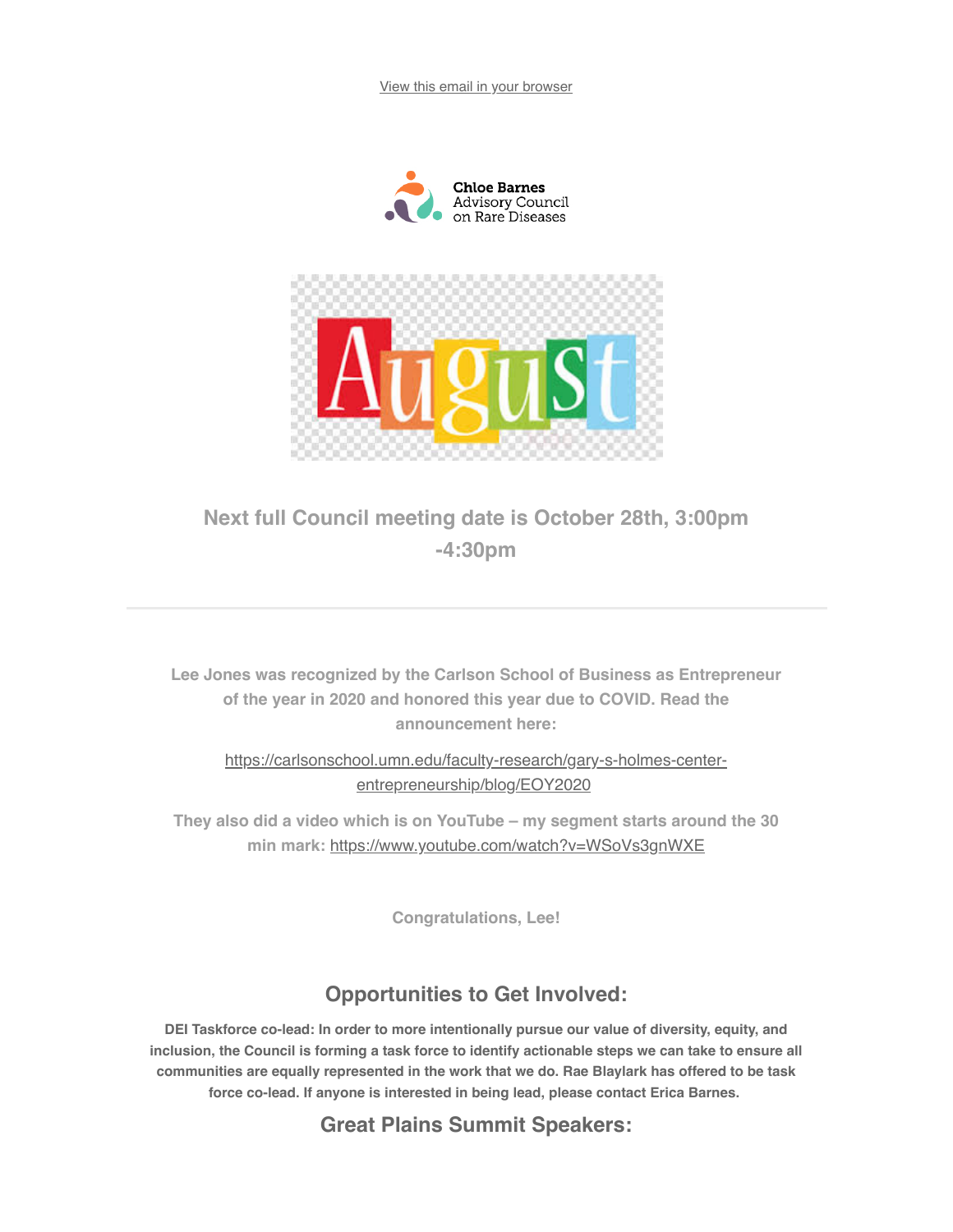Sanford Health is in the planning stages of its November 2021 Great Plains Rare Disease Summit. The theme this year will be Technologies for modeling rare diseases. These could include but aren't limited to unique cellular models, animal models, or even in silico modeling of rare diseases to use things like machine learning and artificial intelligence to predict biomarkers or therapeutic targets for diseases that have not been well characterized. If anyone is interested in presenting or would like more information please let Erica know. Also, feel free to share the presentation opportunity with interested colleagues.

## Collaboration opportunity:

gMendel™ is an AlGen™ (Artificial Intelligence and Genomics) Research Lab for Rare Diseases Difficult to Diagnose. To address the difficulties in rare disease diagnosis, gMendel® in collaboration with the University of Copenhagen is developing a novel cost-effective, and accurate test for the detection of rare genetic diseases. gMendel® is reaching out to hospitals and advocacy groups worldwide to establish collaborations that will contribute to validating the accuracy and robustness of gMendel®·s proprietary method, while accelerating the AI algorithm development. Founder Chris Kyriakidis would like to communicate with hospitals, HCPs, and KOLs, who may be interested in learning more. You can contact Erica or Chris directly at Chris@g-mendel.com or +4561911033.